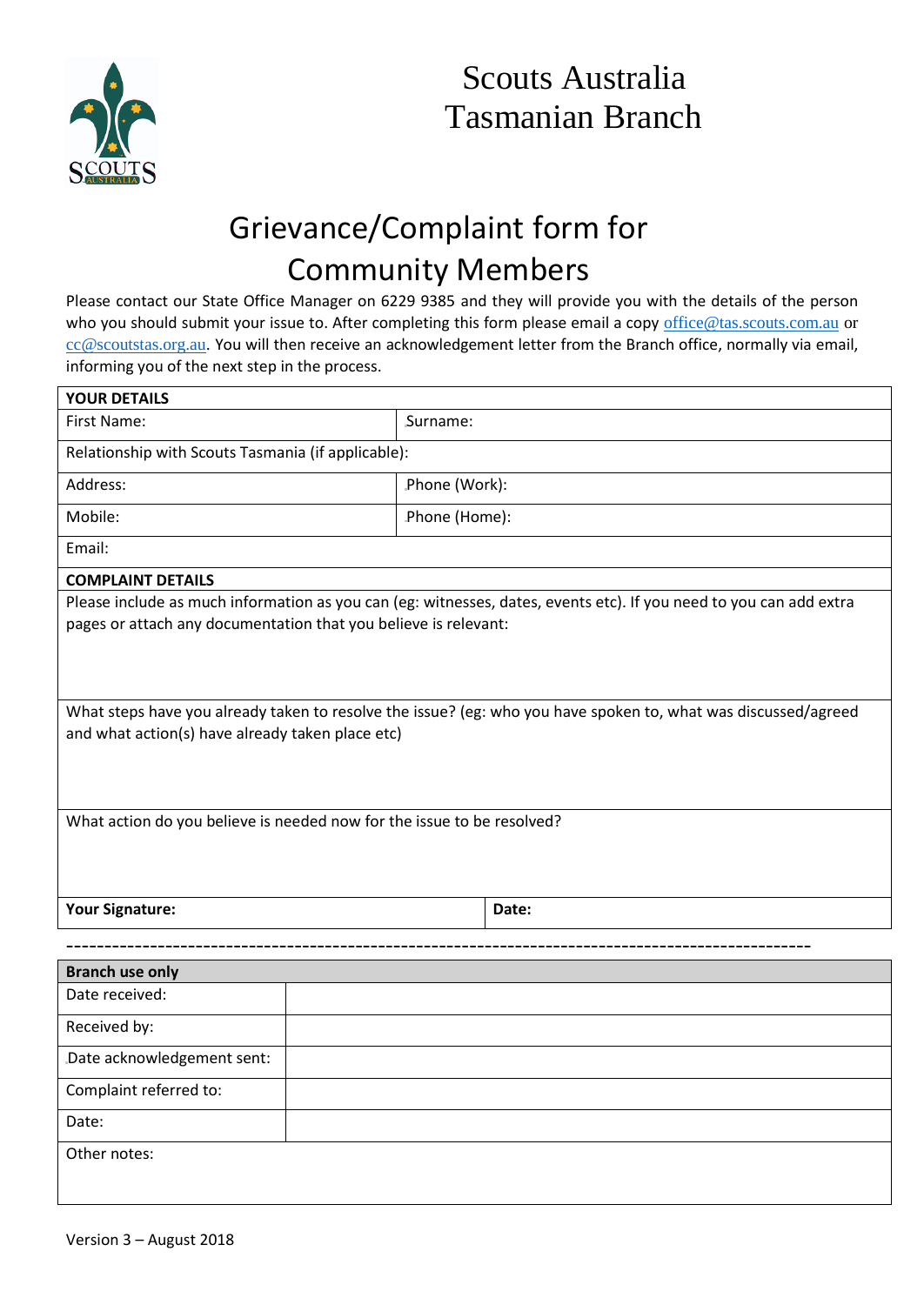## **Flow Chart for Resolving Complaints – Community Members**